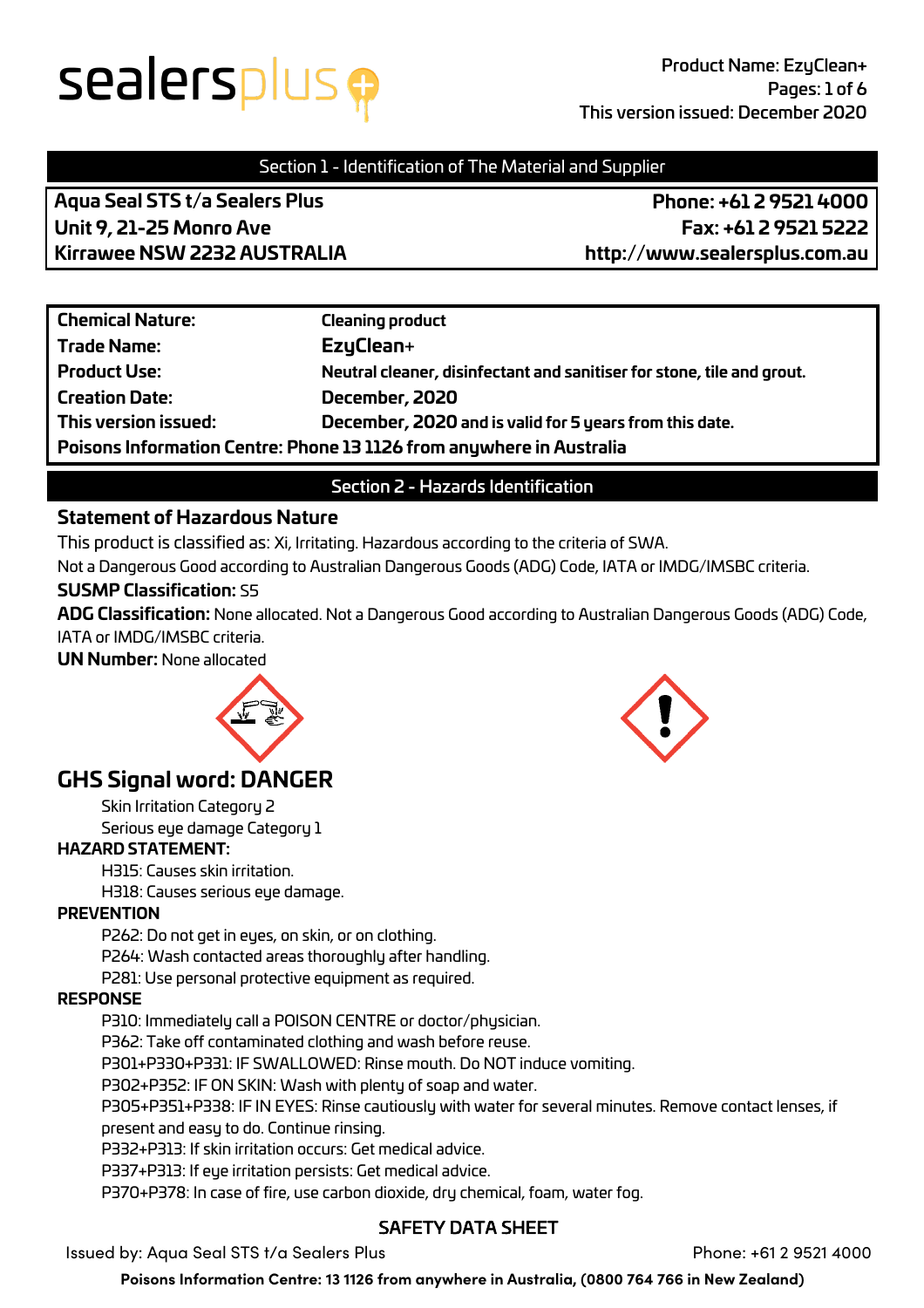### sealersplus <del>o</del>

### **STORAGE**

P410: Protect from sunlight.

P402+P404: Store in a dry place. Store in a closed container.

P403+P235: Store in a well-ventilated place. Keep cool.

#### **DISPOSAL**

P501: If they can not be recycled, dispose of contents to an approved waste disposal plant and containers to landfill (see Section 13 of this SDS).

### **Emergency Overview**

### **Physical Description & Colour**: Yellow liquid

#### **Odour:** Lemon fragrance

**Major Health Hazards:** may cause serious damage to eyes, skin irritant.

| Section 3 - Composition/Information on Ingredients                                                                |                 |         |         |                                                    |
|-------------------------------------------------------------------------------------------------------------------|-----------------|---------|---------|----------------------------------------------------|
| Ingredients                                                                                                       | <b>CAS No</b>   | Conc, % |         | TWA (mg/m <sup>3</sup> ) STEL (mg/m <sup>3</sup> ) |
| Benzalkonium chloride                                                                                             | 68424-85-1 5-10 |         | not set | not set                                            |
| Other non hazardous ingredients                                                                                   | secret          | to 100  | not set | not set                                            |
| This is a conservately and denotes a conservate of consequence converged altaher. After a consettive of exhaustic |                 |         |         |                                                    |

This is a commercial product whose exact ratio of components may vary slightly. Minor quantities of other non hazardous ingredients are also possible.

The SWA TWA exposure value is the average airborne concentration of a particular substance when calculated over a normal 8 hour working day for a 5 day working week. The STEL (Short Term Exposure Limit) is an exposure value that may be equalled (but should not be exceeded) for no longer than 15 minutes and should not be repeated more than 4 times per day. There should be at least 60 minutes between successive exposures at the STEL. The term "peak "is used when the TWA limit, because of the rapid action of the substance, should never be exceeded, even briefly.

### Section 4 - First Aid Measures

### **General Information:**

You should call The Poisons Information Centre if you feel that you may have been poisoned, burned or irritated by this product. The number is 13 1126 from anywhere in Australia (0800 764 766 in New Zealand) and is available at all times. Have this SDS with you when you call.

**Inhalation:** First aid is not generally required. If in doubt, contact a Poisons Information Centre or a doctor.

**Skin Contact:** Wash gently and thoroughly with warm water (use non-abrasive soap if necessary) for 10-20 minutes or until product is removed. Under running water, remove contaminated clothing, shoes and leather goods (e.g. watchbands and belts) and completely decontaminate them before reuse or discard. If irritation persists, repeat flushing and seek medical attention.

**Eye Contact:** Immediately flush the contaminated eye(s) with lukewarm, gently flowing water for at least 20-30 minutes, by the clock, while holding the eyelid(s) open. Neutral saline solution may be used as soon as it is available. DO NOT INTERRUPT FLUSHING. If necessary, keep emergency vehicle waiting (show paramedics this MSDS and take their advice). Take care not to rinse contaminated water into the unaffected eye or onto face. If irritation persists, repeat flushing. Call a Poisons Information Centre or a doctor urgently. Take special care if exposed person is wearing contact lenses.

**Ingestion:** If swallowed, do NOT induce vomiting. Wash mouth with water and contact a Poisons Information Centre, or call a doctor.

### Section 5 - Fire Fighting Measures

**Fire and Explosion Hazards**: The major hazard in fires is usually inhalation of heated and toxic or oxygen deficient (or both), fire gases. There is no risk of an explosion from this product under normal circumstances if it is involved in a fire.

This product is likely to decompose only after heating to dryness, followed by further strong heating.

### SAFETY DATA SHEET

Issued by: Aqua Seal STS t/a Sealers Plus Phone: +61 2 9521 4000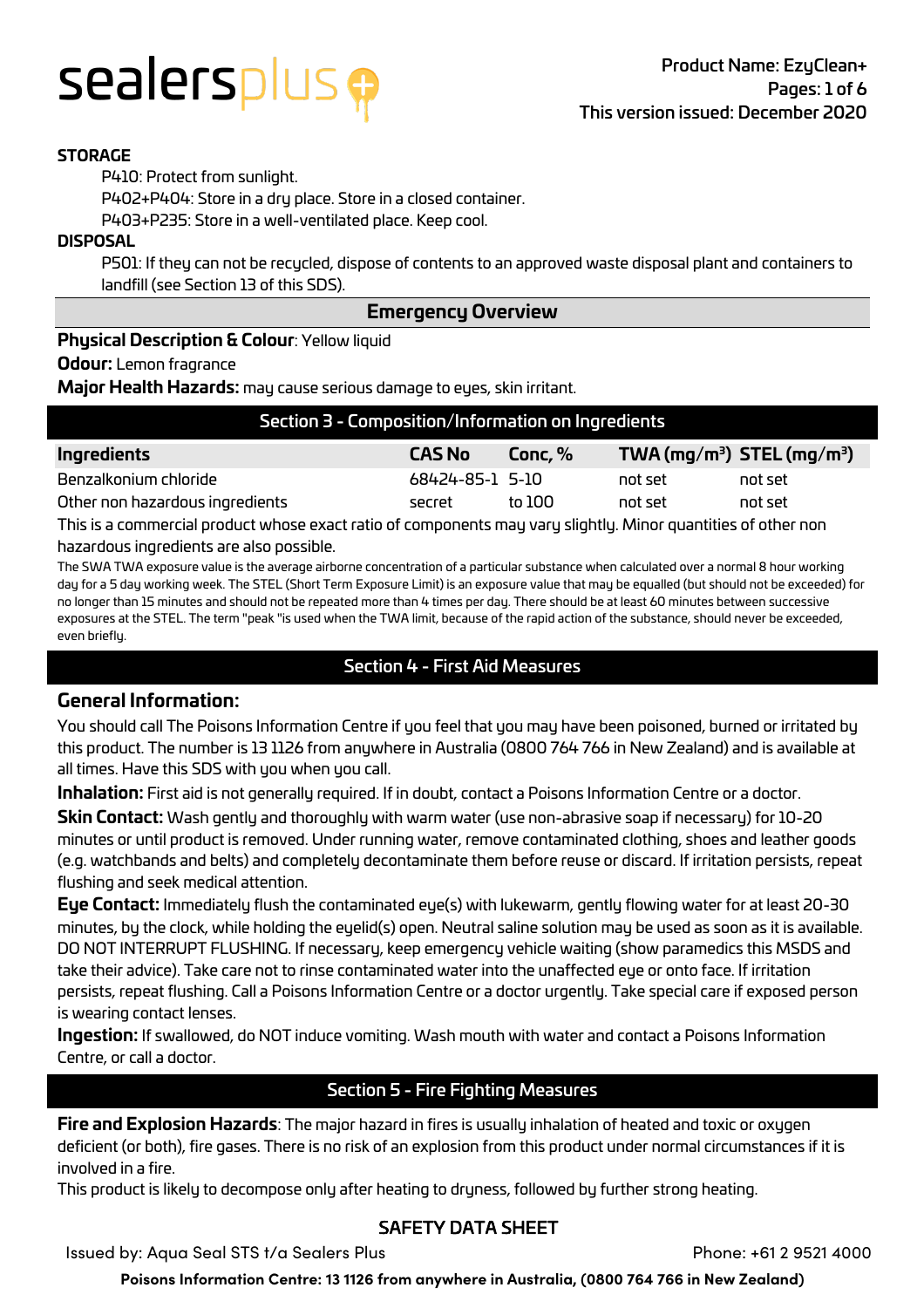# sealersplus e

Fire decomposition products from this product may be toxic if inhaled. Take appropriate protective measures. **Extinguishing Media:** In case of fire, use carbon dioxide, dry chemical, foam or water fog.

**Fire Fighting:** When fighting fires involving significant quantities of this product, wear a splash suit complete with self contained breathing apparatus.

| Flash point:              | Will not burn until water component is driven off. |
|---------------------------|----------------------------------------------------|
| Upper Flammability Limit: | Does not burn.                                     |
| Lower Flammability Limit: | Does not burn.                                     |
| Autoignition temperature: | Does not burn.                                     |
| Flammability Class:       | Does not burn.                                     |
|                           |                                                    |

### Section 6 - Accidental Release Measures

**Accidental release:** In the event of a major spill, prevent spillage from entering drains or water courses. Wear full protective chemically resistant clothing including eye/face protection, gauntlets and self contained breathing apparatus. See below under Personal Protection regarding Australian Standards relating to personal protective equipment. Suitable materials for protective clothing include rubber, PVC and Nitrile. Eye/face protective equipment should comprise as a minimum, protective goggles. If there is a significant chance that vapours or mists are likely to build up in the cleanup area, we recommend that you use a respirator. Usually, no respirator is necessary when using this product. However, if you have any doubts consult the Australian Standard mentioned below (section 8). Stop leak if safe to do so, and contain spill. Absorb onto sand, vermiculite or other suitable absorbent material. If spill is too large or if absorbent material is not available, try to create a dike to stop material spreading or going into drains or waterways. Sweep up and shovel or collect recoverable product into labelled containers for recycling or salvage, and dispose of promptly. Recycle containers wherever possible after careful cleaning. After spills, wash area preventing runoff from entering drains. If a significant quantity of material enters drains, advise emergency services. This material may be suitable for approved landfill. Ensure legality of disposal by consulting regulations prior to disposal. Thoroughly launder protective clothing before storage or re-use. Advise laundry of nature of contamination when sending contaminated clothing to laundry.

### Section 7 - Handling and Storage

**Handling:** Keep exposure to this product to a minimum, and minimise the quantities kept in work areas. Check Section 8 of this SDS for details of personal protective measures, and make sure that those measures are followed. The measures detailed below under "Storage" should be followed during handling in order to minimise risks to persons using the product in the workplace. Also, avoid contact or contamination of product with incompatible materials listed in Section 10.

**Storage:** This product is a Scheduled Poison. Observe all relevant regulations regarding sale, transport and storage of this schedule of poison. Store packages of this product in a cool place. Make sure that containers of this product are kept tightly closed. Keep containers dry and away from water. Keep containers of this product in a well ventilated area. Protect this product from light. Make sure that the product does not come into contact with substances listed under "Incompatibilities" in Section 10. Some liquid preparations settle or separate on standing and may require stirring before use. Check packaging - there may be further storage instructions on the label.

### Section 8 - Exposure Controls and Personal Protection

The following Australian Standards will provide general advice regarding safety clothing and equipment: Respiratory equipment: **AS/NZS 1715**, Protective Gloves: **AS 2161**, Occupational Protective Clothing: AS/NZS 4501 set 2008, Industrial Eye Protection: **AS1336** and **AS/NZS 1337**, Occupational Protective Footwear: **AS/NZS2210**. **) STEL (mg/m3 )**

### **SWA Exposure Limits TWA (mg/m3**

Exposure limits have not been established by SWA for any of the significant ingredients in this product. No special equipment is usually needed when occasionally handling small quantities. The following instructions are for bulk handling or where regular exposure in an occupational setting occurs without proper containment systems.

### SAFETY DATA SHEET

Issued by: Aqua Seal STS t/a Sealers Plus Phone: +61 2 9521 4000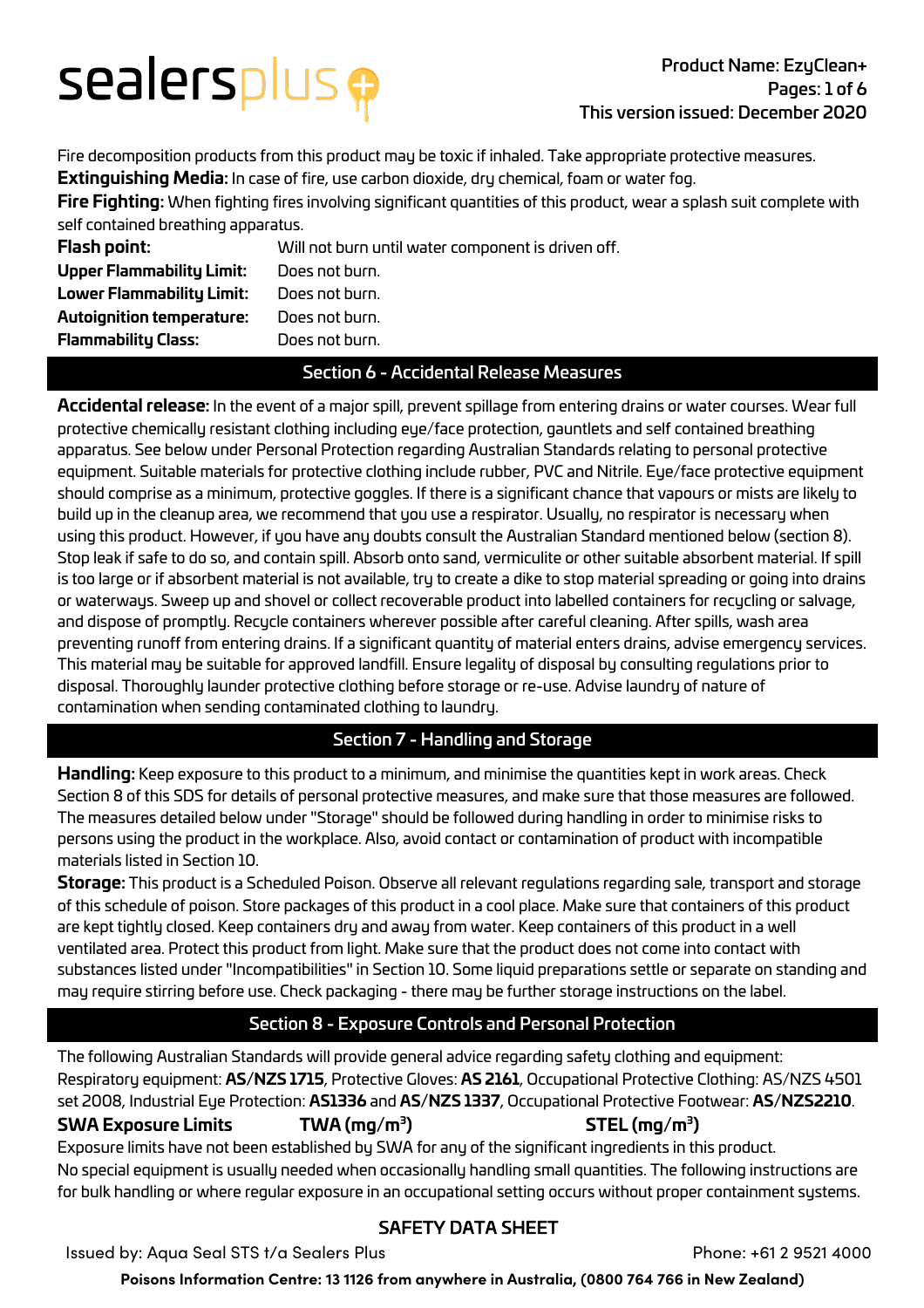## sealersplus <del>p</del>

**Ventilation:** This product should only be used in a well ventilated area. If natural ventilation is inadequate, use of a fan is suggested.

**Eye Protection:** Your eyes must be completely protected from this product by splash resistant goggles with face shield. All surrounding skin areas must be covered. Emergency eye wash facilities must also be available in an area close to where this product is being used.

**Skin Protection:** Prevent skin contact by wearing impervious gloves, clothes and, preferably, apron. Make sure that all skin areas are covered. See below for suitable material types.

**Protective Material Types:** We suggest that protective clothing be made from the following materials: rubber, PVC, nitrile.

**Respirator:** Usually, no respirator is necessary when using this product. However, if you have any doubts consult the Australian Standard mentioned above.

Section 9 - Physical and Chemical Properties:

Eyebaths or eyewash stations and safety deluge showers should, if practical, be provided near to where this product is being handled commercially.

| <b>Physical Description &amp; colour:</b> Yellow liquid |                 |  |
|---------------------------------------------------------|-----------------|--|
| Odour:                                                  | Lemon fragrance |  |

| Odour:                               | Lemon fragrance                           |
|--------------------------------------|-------------------------------------------|
| <b>Boiling Point:</b>                | Approximately 100°C at 100kPa.            |
| <b>Freezing/Melting Point:</b>       | Approximately O°C.                        |
| <b>Volatiles:</b>                    | Water component.                          |
| <b>Vapour Pressure:</b>              | 2.37 kPa at 20°C (water vapour pressure). |
| <b>Vapour Density:</b>               | As for water.                             |
| <b>Specific Gravity:</b>             | Approx 1                                  |
| <b>Water Solubility:</b>             | Soluble.                                  |
| pH:                                  | $6.5 - 7.5$                               |
| <b>Volatility:</b>                   | No data.                                  |
| <b>Odour Threshold:</b>              | No data.                                  |
| <b>Evaporation Rate:</b>             | As for water.                             |
| <b>Coeff Oil/water Distribution:</b> | No data                                   |
| <b>Autoignition temp:</b>            | Does not burn.                            |

### Section 10 - Stability and Reactivity

**Reactivity:** This product is unlikely to react or decompose under normal storage conditions. However, if you have any doubts, contact the supplier for advice on shelf life properties.

**Conditions to Avoid:** This product should be kept in a cool place, preferably below 30°C. Keep containers tightly closed. Containers should be kept dry. Keep containers and surrounding areas well ventilated. Protect this product from light.

**Incompatibilities:** strong acids, strong bases, strong oxidising agents.

**Fire Decomposition:** This product is likely to decompose only after heating to dryness, followed by further strong heating. Combustion forms carbon dioxide, and if incomplete, carbon monoxide and possibly smoke. Water is also formed. May form nitrogen and its compounds, and under some circumstances, oxides of nitrogen. Occasionally hydrogen cyanide gas in reducing atmospheres. May form hydrogen chloride gas, other compounds of chlorine. Carbon monoxide poisoning produces headache, weakness, nausea, dizziness, confusion, dimness of vision, disturbance of judgment, and unconsciousness followed by coma and death.

**Polymerisation:** This product will not undergo polymerisation reactions.

### SAFETY DATA SHEET

Issued by: Aqua Seal STS t/a Sealers Plus Phone: +61 2 9521 4000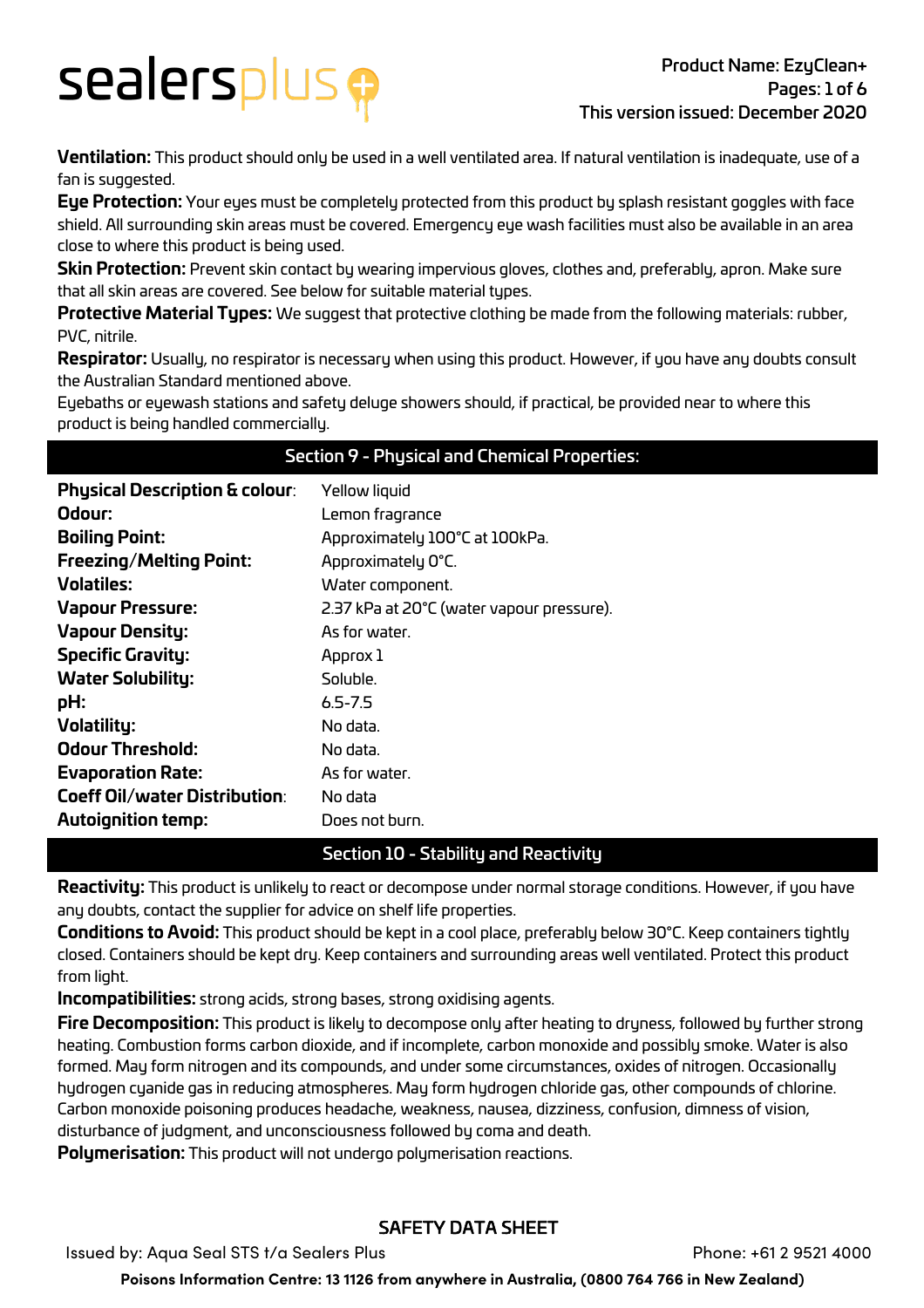## sealersplus e

### Section 11 - Toxicological Information

### **Local Effects:**

**Target Organs:** There is no data to hand indicating any particular target organs.

### **Classification of Hazardous Ingredients**

Ingredient Risk Phrases

### Benzalkonium Chloride

- Acute toxicity category 4
- Acute toxicity category 4
- Skin corrosion category 1B

### **Potential Health Effects**

### **Inhalation:**

**Short Term Exposure:** Available data indicates that this product is not harmful. In addition product is unlikely to cause any discomfort or irritation.

**Long Term Exposure:** No data for health effects associated with long term inhalation.

### **Skin Contact:**

**Short Term Exposure:** This product is a skin irritant. Symptoms may include itchiness and reddening of contacted skin. Other symptoms may also become evident, but if treated promptly, all should disappear once exposure has ceased.

**Long Term Exposure:** No data for health effects associated with long term skin exposure.

### **Eye Contact:**

**Short Term Exposure:** This product is corrosive to eyes. It will cause severe pain, and corrosion of the eye and surrounding facial tissues. Unless exposure is quickly treated, permanent blindness and facial scarring is likely. **Long Term Exposure:** No data for health effects associated with long term eye exposure.

### **Ingestion:**

**Short Term Exposure:** Significant oral exposure is considered to be unlikely. Available data shows that this product is not harmful. However, this product is an oral irritant. Symptoms may include burning sensation and reddening of skin in mouth and throat. Other symptoms may also become evident, but all should disappear once exposure has ceased.

**Long Term Exposure:** No data for health effects associated with long term ingestion.

### **Carcinogen Status:**

**SWA:** No significant ingredient is classified as carcinogenic by SWA.

**NTP:** No significant ingredient is classified as carcinogenic by NTP.

**IARC:** No significant ingredient is classified as carcinogenic by IARC.

### Section 12 - Ecological Information

#### Insufficient data to be sure of status.

### Section 13 - Disposal Considerations

**Disposal:** Containers should be emptied as completely as practical before disposal. If possible, recycle product and containers either in-house or send to recycle company. If this is not practical, send to a commercial waste disposal site.

### SAFETY DATA SHEET

Issued by: Aqua Seal STS t/a Sealers Plus Phone: +61 2 9521 4000